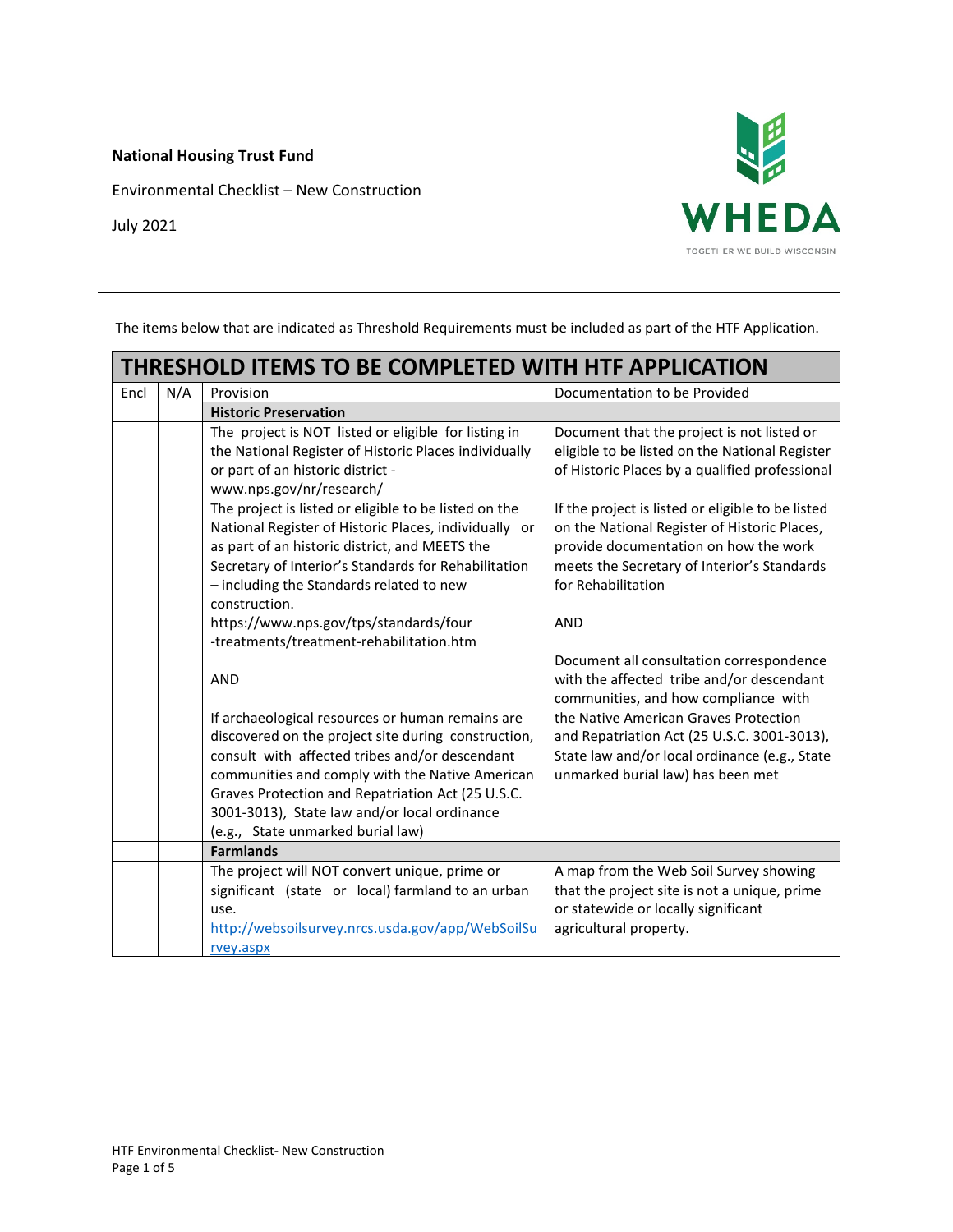| <b>Airport Zones</b>                                                                                                                                                                                                                                                                                                                                                               |                                                                                                                                                                                                                                                                                                                                                                                                                                                     |
|------------------------------------------------------------------------------------------------------------------------------------------------------------------------------------------------------------------------------------------------------------------------------------------------------------------------------------------------------------------------------------|-----------------------------------------------------------------------------------------------------------------------------------------------------------------------------------------------------------------------------------------------------------------------------------------------------------------------------------------------------------------------------------------------------------------------------------------------------|
| The project is NOT located within a Runway<br>Protection Zone (RPZ) of a civilian airport or the<br>clear zone or Accident Potential Zone (APZ) of a<br>military airfield.<br>https://www.epa.gov/nepa/nepassist                                                                                                                                                                   | A map showing the site is not within 15,000<br>feet of a military airport or within 2,500<br>feet of a civilian airport. If within 15,000<br>feet of a military airport, a map showing<br>the site is not within a designated APZ or a<br>letter from the airport operator stating so.<br>If within 2,500 feet of a civilian airport, a                                                                                                             |
|                                                                                                                                                                                                                                                                                                                                                                                    | map showing the site is not within a<br>designated RPZ or a letter from the airport<br>operator stating so.                                                                                                                                                                                                                                                                                                                                         |
| <b>Coastal Barrier Resources</b>                                                                                                                                                                                                                                                                                                                                                   |                                                                                                                                                                                                                                                                                                                                                                                                                                                     |
| The project is NOT located within a<br>Coastal Barrier Resources System unit.<br>https://www.fws.gov/CBRA/Maps/Mapper.html<br><b>Coastal Zone Management</b>                                                                                                                                                                                                                       | A map showing that the project site is not<br>located in a CBRS Unit or a statement that<br>the state contains no CBRS units.                                                                                                                                                                                                                                                                                                                       |
|                                                                                                                                                                                                                                                                                                                                                                                    |                                                                                                                                                                                                                                                                                                                                                                                                                                                     |
| The project is NOT located in a Coastal<br>Zone, or it has been determined that the<br>project IS CONSISTENT with the State<br>Coastal Zone Management Plan.<br>https://www.hudexchange.info/environme<br>ntal-review/coastal-zone-management/                                                                                                                                     | Document that the project site is not<br>located in a Coastal Zone. If a project is<br>located within a Coastal Zone document<br>that the project is consistent with the<br>State Coastal Zone Management Plan,<br>this may require contacting the state<br>Coastal Zone Management Agency to<br>obtain a letter of consistency for the<br>project.                                                                                                 |
| <b>Floodplains</b>                                                                                                                                                                                                                                                                                                                                                                 |                                                                                                                                                                                                                                                                                                                                                                                                                                                     |
| Floodplains<br>The project is NOT located in the Floodway, Coastal<br>High Hazard Area or 100-year or 500-year<br>floodplain on the latest FEMA floodmap (including<br>preliminary maps and Advisory Base Flood<br>Elevations). https://msc.fema.gov/portal                                                                                                                        | FEMA FIRM or other latest available data<br>from FEMA showing the project location is<br>not within a floodplain.<br>OR                                                                                                                                                                                                                                                                                                                             |
| <b>OR</b><br>Floodway                                                                                                                                                                                                                                                                                                                                                              | If the project site is within a Floodway,<br>provide the FIRM or latest-available<br>FEMA data and document that the<br>structure is a functionally dependent use.                                                                                                                                                                                                                                                                                  |
| The project is a functionally dependent use<br>Coastal High Hazard Area The project IS<br>reconstruction following destruction caused by a<br>disaster and is designed for location in a coastal<br>high hazard area consistent with the FEMA<br>National Flood Insurance Program requirements for<br>V Zones<br>0R<br>500-year floodplain<br>The project is NOT a Critical Action | <b>OR</b><br>If the project site is within a Coastal<br>High Hazard Area, provide the FIRM or<br>latest-available FEMA data and document<br>that the structure is reconstruction<br>following destruction caused by a disaster<br>and is designed for location in a coastal<br>high hazard area consistent with the FEMA<br>National Flood Insurance Program<br>requirements for V Zones, and that the<br>structure is not a Critical Action.<br>OR |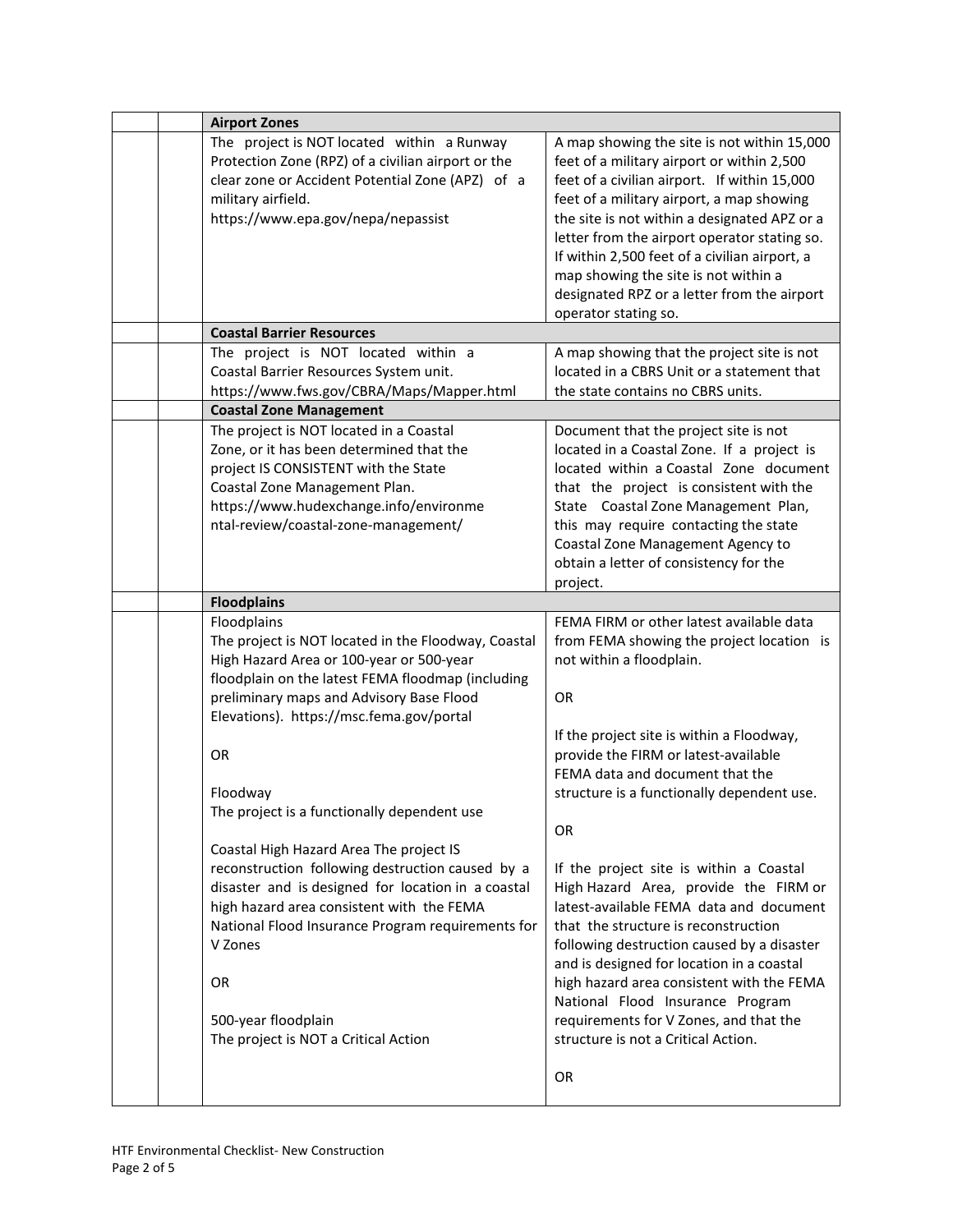|  |                                                                                                                                                                                                                           | If the project site is within the 500-year<br>floodplain provide the FIRM or later FEMA                                                   |
|--|---------------------------------------------------------------------------------------------------------------------------------------------------------------------------------------------------------------------------|-------------------------------------------------------------------------------------------------------------------------------------------|
|  |                                                                                                                                                                                                                           | data and document that the structure is<br>not a Critical Action                                                                          |
|  | <b>Wetlands</b>                                                                                                                                                                                                           |                                                                                                                                           |
|  | The project will NOT adversely impact a wetland.<br>The project will NOT drain, dredge, channelize, fill,<br>dike, impound, or perform grading activities in<br>wetlands.<br>http://www.fws.gov/wetlands/Data/Mapper.html | A map showing the project is not located<br>in a jurisdictional or non-jurisdictional<br>wetland                                          |
|  | <b>Wild and Scenic Rivers</b>                                                                                                                                                                                             |                                                                                                                                           |
|  | The project is NOT located near a Wild and Scenic<br>River.                                                                                                                                                               | Document that the project is not located<br>near a Wild and Scenic River.                                                                 |
|  | <b>OR</b>                                                                                                                                                                                                                 | <b>OR</b>                                                                                                                                 |
|  | The project is located near a Wild and Scenic<br>River and IS CONSISTENT with the River's<br>Management Plan.<br>https://www.hudexchange.info/programs/environ<br>mental-review/wild-and-scenic-rivers/                   | Document that the project is located near a<br>Wild and Scenic River and the project is<br>consistent with the River's Management<br>Plan |
|  | <b>Sole Source Aquifer</b>                                                                                                                                                                                                |                                                                                                                                           |
|  | The project will NOT impact a Sole Source<br>Aquifer                                                                                                                                                                      | Document that the project site is not<br>located on a SSA. If the project site<br>located on a SSA, provide documentation                 |
|  | https://www.hudexchange.info/programs/environ<br>mental-review/sole-source-aquifers/                                                                                                                                      | from EPA that the project will not impact<br>the SSA (including regional MOUs).                                                           |
|  | <b>Safe Drinking Water</b>                                                                                                                                                                                                |                                                                                                                                           |
|  | The project is CONSTRUCTED WITH                                                                                                                                                                                           | Document that the project only uses lead-                                                                                                 |
|  | Lead-free pipes, solder, and flux.                                                                                                                                                                                        | free pipes, solder, and flux (architectural                                                                                               |
|  | https://www.epa.gov/dwreginfo                                                                                                                                                                                             | plans, building specifications, and                                                                                                       |
|  |                                                                                                                                                                                                                           | certification by qualified professional).                                                                                                 |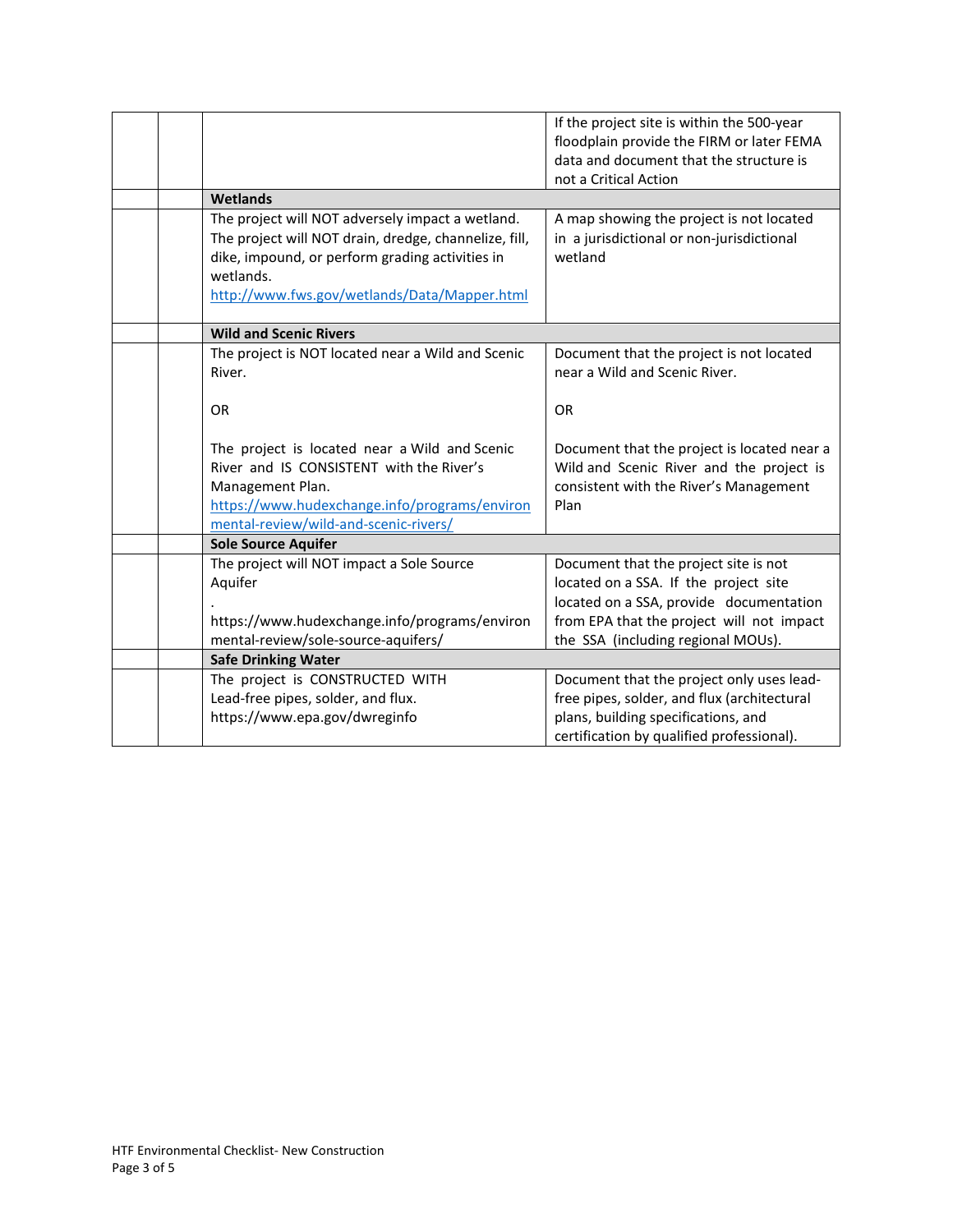| <b>REQUIRED PRIOR TO FINANCIAL CLOSING</b> |                                                                                                                                                                                                                                                                                                                                          |                                                                                                                                                                                                                                                                                                                                                                                                                                 |  |
|--------------------------------------------|------------------------------------------------------------------------------------------------------------------------------------------------------------------------------------------------------------------------------------------------------------------------------------------------------------------------------------------|---------------------------------------------------------------------------------------------------------------------------------------------------------------------------------------------------------------------------------------------------------------------------------------------------------------------------------------------------------------------------------------------------------------------------------|--|
|                                            | <b>Endangered Species</b>                                                                                                                                                                                                                                                                                                                |                                                                                                                                                                                                                                                                                                                                                                                                                                 |  |
|                                            | The project will NOT impact endangered<br>or threatened species or their habitat.<br>https://www.hudexchange.info/programs/environ<br>mental-review/endangered-species/                                                                                                                                                                  | Provide documentation that there are no<br>endangered, threatened species, or<br>critical habitat on the project site. If there<br>are endangered, threatened species or<br>critical habitat on the project site,<br>document that the project will not<br>jeopardize an endangered or threatened<br>species, and will not adversely modify<br>critical habitat. This may require informal<br>consultation with FWS and/or NMFS |  |
|                                            | <b>Noise</b>                                                                                                                                                                                                                                                                                                                             |                                                                                                                                                                                                                                                                                                                                                                                                                                 |  |
|                                            | External noise level is LESS THAN 65 dB.                                                                                                                                                                                                                                                                                                 | Document the external noise level.                                                                                                                                                                                                                                                                                                                                                                                              |  |
|                                            | <b>OR</b>                                                                                                                                                                                                                                                                                                                                | <b>OR</b>                                                                                                                                                                                                                                                                                                                                                                                                                       |  |
|                                            | External noise level is between 65 dB and less than<br>75 dB. Mitigation measures result in an interior<br>standard of 45 dB.<br><b>OR</b>                                                                                                                                                                                               | Document the external noise level, and the<br>mitigation measures taken to meet the<br>interior noise level standard of no more<br>than 45 dB.                                                                                                                                                                                                                                                                                  |  |
|                                            |                                                                                                                                                                                                                                                                                                                                          | <b>OR</b>                                                                                                                                                                                                                                                                                                                                                                                                                       |  |
|                                            | External noise level is 75 dB or greater. There are<br>NO noise sensitive outdoor uses (e.g., picnic areas,<br>tot lots, balconies, or patios) and mitigation<br>measures to the building shell achieve the 45dB<br>interior standard.<br>https://www.hudexchange.info/programs/<br>environmental-review/noise-Abatement-and-<br>control | Document the exterior noise level, and the<br>mitigation measures taken to meet the<br>interior noise level standard of no more<br>than 45 dB. Also document that there are<br>no outside noise sensitive uses involved in<br>the project.                                                                                                                                                                                      |  |
|                                            | <b>Explosives and Hazards</b>                                                                                                                                                                                                                                                                                                            |                                                                                                                                                                                                                                                                                                                                                                                                                                 |  |
|                                            | The project IS in compliance with the standards for<br>acceptable separation distances, as set forth at 24<br>CFR part 51, subpart C.<br>https://www.hudexchange.info/programs/environ<br>mental-review/explosive-and-flammable-facilities/                                                                                              | Document that the project meets the<br>standards for acceptable separation<br>distance.                                                                                                                                                                                                                                                                                                                                         |  |
|                                            | Contamination                                                                                                                                                                                                                                                                                                                            |                                                                                                                                                                                                                                                                                                                                                                                                                                 |  |
|                                            | The project is FREE of hazardous materials,<br>contamination, toxic chemicals and gases, and<br>radioactive substances, where a hazard could affect<br>the health and safety of occupants or conflict with<br>the intended use of the property.<br>AND                                                                                   | Document that the project is free of<br>hazardous materials, contamination, toxic<br>chemicals and gases, and radioactive<br>substances, where a hazard could affect<br>the health and safety of occupants or<br>conflict with the intended use of the<br>property. Document that the project is                                                                                                                                |  |
|                                            | The project IS NOT located within 0.25 miles of a<br>Superfund or CERCLIS (Comprehensive<br>Environmental Response, Compensation, and<br>Liability Information System) site or other<br>contaminated site reported to Federal, State, or                                                                                                 | not located within 0.25 miles of a<br>Superfund or CERCLIS site or other<br>contaminated site reported to Federal,<br>State, or local authorities without a<br>statement in writing from the EPA or the<br>appropriate State agency that there is<br>no hazard that could affect the health and                                                                                                                                 |  |